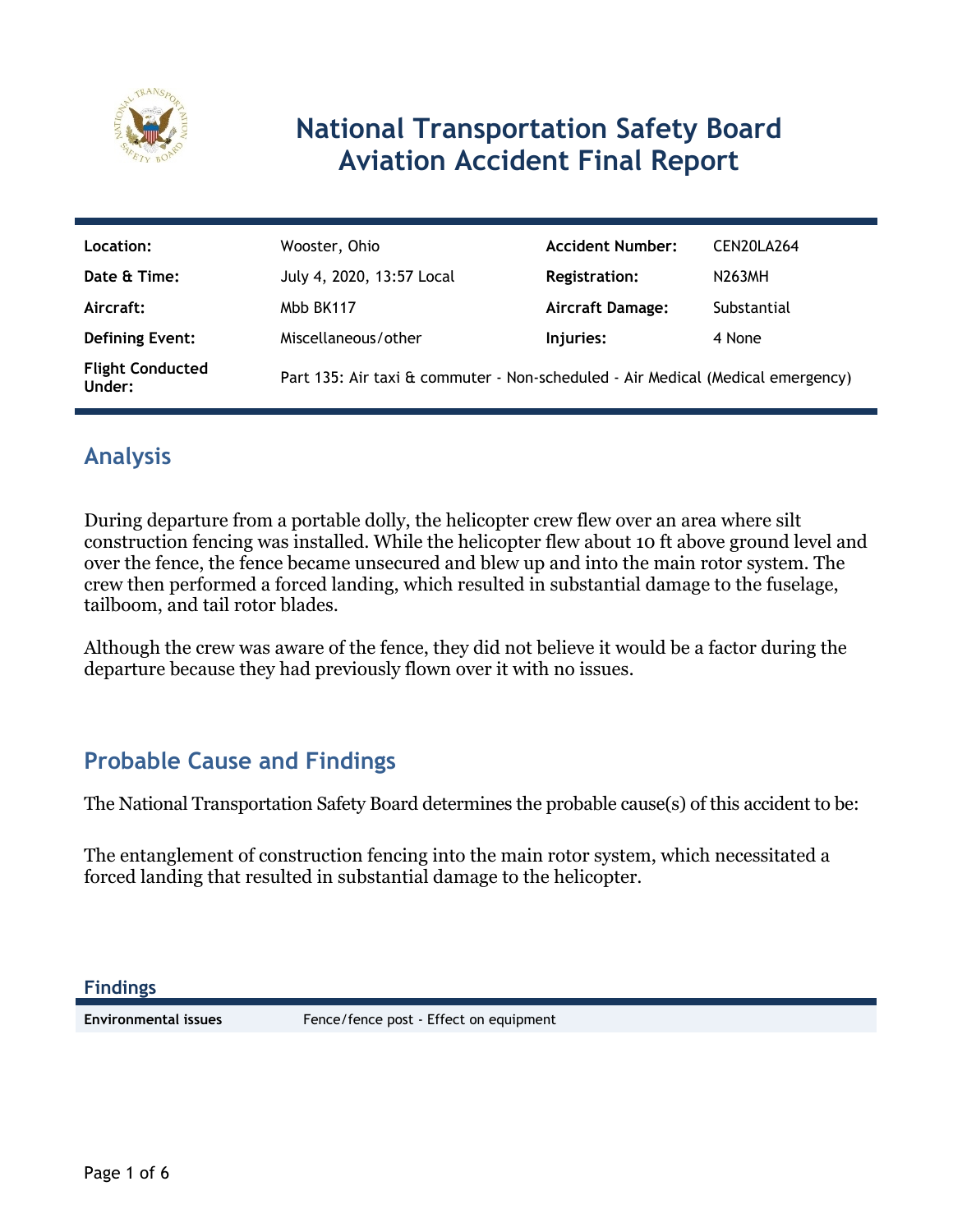### **Factual Information**

On July 4, 2020, about 1357 eastern daylight time (EDT), an Airbus Helicopter BK117, N263MH, was substantially damaged when it was involved in an accident at Wayne County Airport (KBJJ), Wooster, Ohio. The two commercial pilots sustained no injuries. The helicopter was operated as a Title 14 *Code of Federal Regulations* (CFR) Part 135 helicopter air ambulance flight.

Surveillance video showed that after lifting off a portable dolly, the helicopter turned right and briefly hovered. As the helicopter began to take off following the hover, it traversed a grassy area adjacent to the ramp about 10 ft above ground level, where a silt construction fence was obscured by tall grass. As the helicopter overflew, the fence became unsecured and blew up and into the main and tail rotor system. The crew then performed a forced landing, which resulted in substantial damage to the fuselage, tailboom, and tail rotor blades.

At the time of the accident, there were no notices to air missions for the construction fence, and the presence of the fence was not contained within any publications or notices available to pilots.

According to the pilots, the construction in the area of the fencing had started about 2 months prior to the accident and that coincided with the installation of the fence. One of the pilots stated that he had inspected the fence himself and remembered the bottom being buried in the ground about 4 to 6 inches and attached to wooden stakes with staples and nails. He said, regarding the silt fence, that he "never imagined it would come out at that altitude." The second pilot stated that he had flown over it so many times, he did not take notice of it as a factor.

#### **History of Flight**

**Taxi-to runway** Miscellaneous/other (Defining event)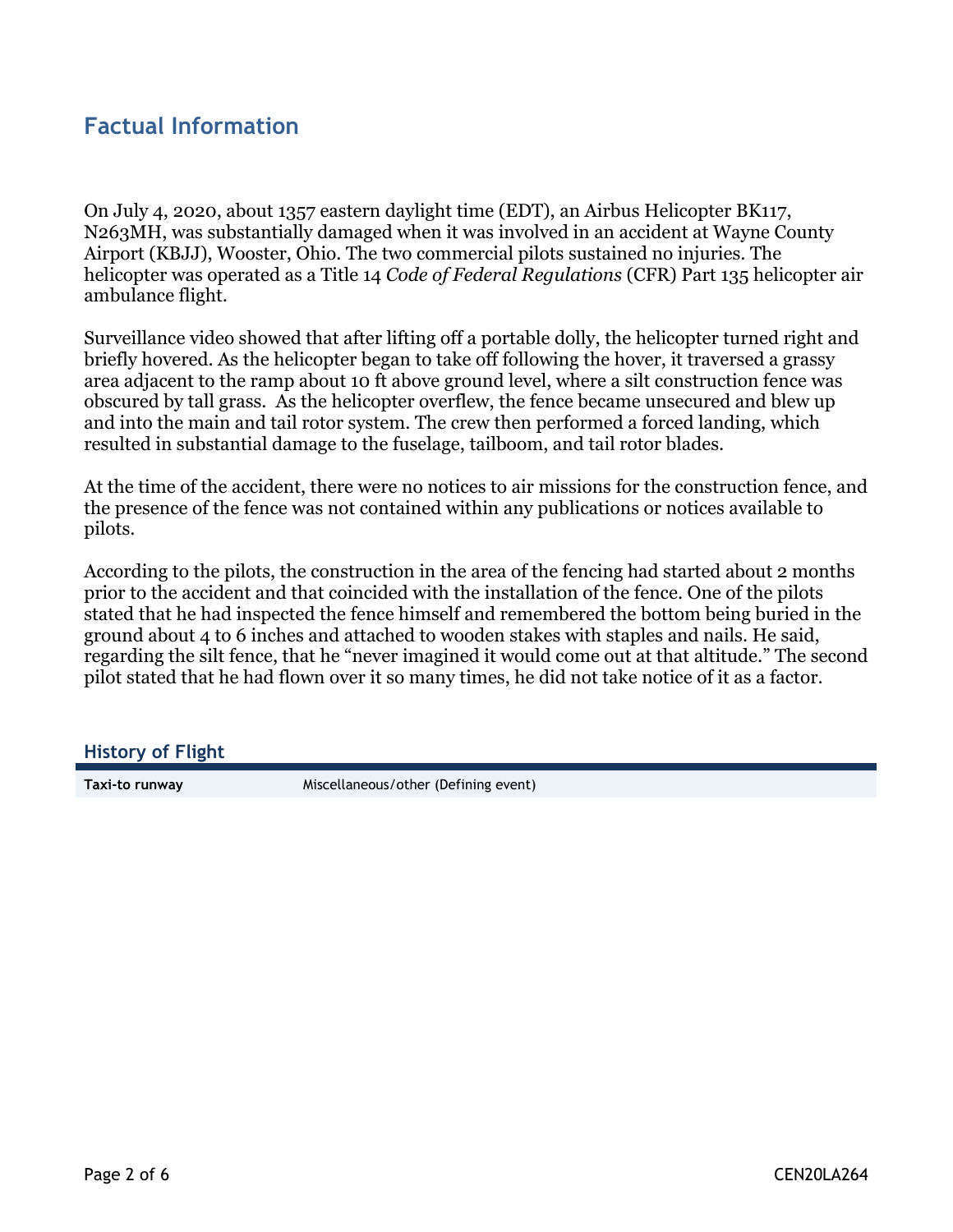#### **Pilot Information**

| Certificate:                     | Commercial                                                                                                                                                                                                                                        | Age:                              | 56, Male        |
|----------------------------------|---------------------------------------------------------------------------------------------------------------------------------------------------------------------------------------------------------------------------------------------------|-----------------------------------|-----------------|
| Airplane Rating(s):              | None                                                                                                                                                                                                                                              | Seat Occupied:                    | Left            |
| <b>Other Aircraft Rating(s):</b> | Helicopter                                                                                                                                                                                                                                        | <b>Restraint Used:</b>            | 5-point         |
| Instrument Rating(s):            | Helicopter                                                                                                                                                                                                                                        | <b>Second Pilot Present:</b>      | Yes             |
| Instructor Rating(s):            | None                                                                                                                                                                                                                                              | <b>Toxicology Performed:</b>      | No              |
| <b>Medical Certification:</b>    | Class 1 With waivers/limitations                                                                                                                                                                                                                  | Last FAA Medical Exam:            | October 8, 2019 |
| <b>Occupational Pilot:</b>       | Yes.                                                                                                                                                                                                                                              | Last Flight Review or Equivalent: | March 25, 2020  |
| <b>Flight Time:</b>              | 5844 hours (Total, all aircraft), 1827 hours (Total, this make and model), 2419 hours (Pilot In<br>Command, all aircraft), 40 hours (Last 90 days, all aircraft), 20 hours (Last 30 days, all<br>aircraft), 2 hours (Last 24 hours, all aircraft) |                                   |                 |

#### **Pilot Information**

| Certificate:                     | Commercial                                                                                                                                                                                                                                       | Age:                              | 41, Male          |
|----------------------------------|--------------------------------------------------------------------------------------------------------------------------------------------------------------------------------------------------------------------------------------------------|-----------------------------------|-------------------|
| Airplane Rating(s):              | None                                                                                                                                                                                                                                             | Seat Occupied:                    | Right             |
| <b>Other Aircraft Rating(s):</b> | Helicopter                                                                                                                                                                                                                                       | <b>Restraint Used:</b>            | 5-point           |
| Instrument Rating(s):            | Helicopter                                                                                                                                                                                                                                       | <b>Second Pilot Present:</b>      | Yes.              |
| Instructor Rating(s):            | None                                                                                                                                                                                                                                             | <b>Toxicology Performed:</b>      |                   |
| <b>Medical Certification:</b>    | Class 1 Without<br>waivers/limitations                                                                                                                                                                                                           | Last FAA Medical Exam:            | November 22, 2019 |
| <b>Occupational Pilot:</b>       | Yes                                                                                                                                                                                                                                              | Last Flight Review or Equivalent: | March 7, 2020     |
| <b>Flight Time:</b>              | 2970 hours (Total, all aircraft), 750 hours (Total, this make and model), 2250 hours (Pilot In<br>Command, all aircraft), 20 hours (Last 90 days, all aircraft), 13 hours (Last 30 days, all<br>aircraft), 2 hours (Last 24 hours, all aircraft) |                                   |                   |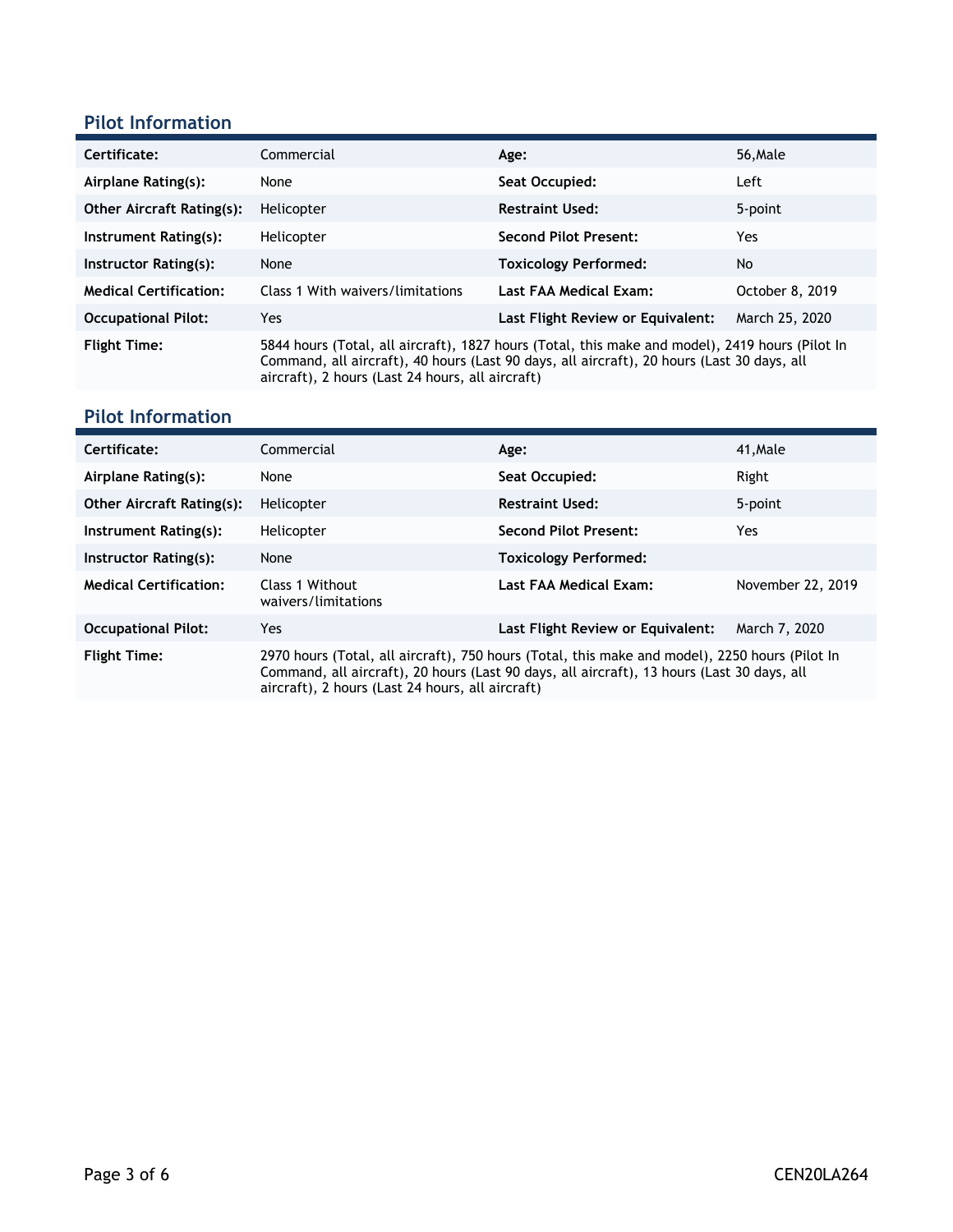# **Aircraft and Owner/Operator Information**

| Aircraft Make:                    | Mbb                                 | <b>Registration:</b>                     | <b>N263MH</b>            |
|-----------------------------------|-------------------------------------|------------------------------------------|--------------------------|
| Model/Series:                     | <b>BK117 C2</b>                     | <b>Aircraft Category:</b>                | Helicopter               |
| <b>Year of Manufacture:</b>       | 2009                                | <b>Amateur Built:</b>                    |                          |
| Airworthiness Certificate:        | Normal                              | <b>Serial Number:</b>                    | 9311                     |
| <b>Landing Gear Type:</b>         | None; Skid                          | Seats:                                   | 6                        |
| Date/Type of Last Inspection:     | June 23, 2020 AAIP                  | <b>Certified Max Gross Wt.:</b>          | 7903 lbs                 |
| Time Since Last Inspection:       |                                     | Engines:                                 | 2 Turbo shaft            |
| Airframe Total Time:              | 4988.9 Hrs as of last<br>inspection | <b>Engine Manufacturer:</b>              | Safran                   |
| ELT:                              | C126 installed, not activated       | <b>Engine Model/Series:</b>              | Arriel 1E2               |
| <b>Registered Owner:</b>          |                                     | <b>Rated Power:</b>                      | 739 Horsepower           |
| Operator:                         |                                     | <b>Operating Certificate(s)</b><br>Held: | On-demand air taxi (135) |
| <b>Operator Does Business As:</b> |                                     | <b>Operator Designator Code:</b>         | <b>HDNA</b>              |

## **Meteorological Information and Flight Plan**

| <b>Conditions at Accident Site:</b>     | Visual (VMC)                     | <b>Condition of Light:</b>              | Day              |
|-----------------------------------------|----------------------------------|-----------------------------------------|------------------|
| <b>Observation Facility, Elevation:</b> | KBJJ,1147 ft msl                 | Distance from Accident Site:            | 0 Nautical Miles |
| <b>Observation Time:</b>                | 12:56 Local                      | Direction from Accident Site:           |                  |
| <b>Lowest Cloud Condition:</b>          | Clear                            | Visibility                              | 10 miles         |
| Lowest Ceiling:                         | None                             | Visibility (RVR):                       |                  |
| Wind Speed/Gusts:                       | 7 knots /                        | Turbulence Type<br>Forecast/Actual:     | None / None      |
| <b>Wind Direction:</b>                  | $60^{\circ}$                     | Turbulence Severity<br>Forecast/Actual: | N/A / N/A        |
| <b>Altimeter Setting:</b>               | 30.03 inches Hg                  | Temperature/Dew Point:                  | 30°C / 18°C      |
| <b>Precipitation and Obscuration:</b>   | No Obscuration; No Precipitation |                                         |                  |
| <b>Departure Point:</b>                 | Wooster, OH                      | Type of Flight Plan Filed:              | Company VFR      |
| Destination:                            | Oberlin, OH                      | Type of Clearance:                      | None             |
| <b>Departure Time:</b>                  |                                  | Type of Airspace:                       | Class C          |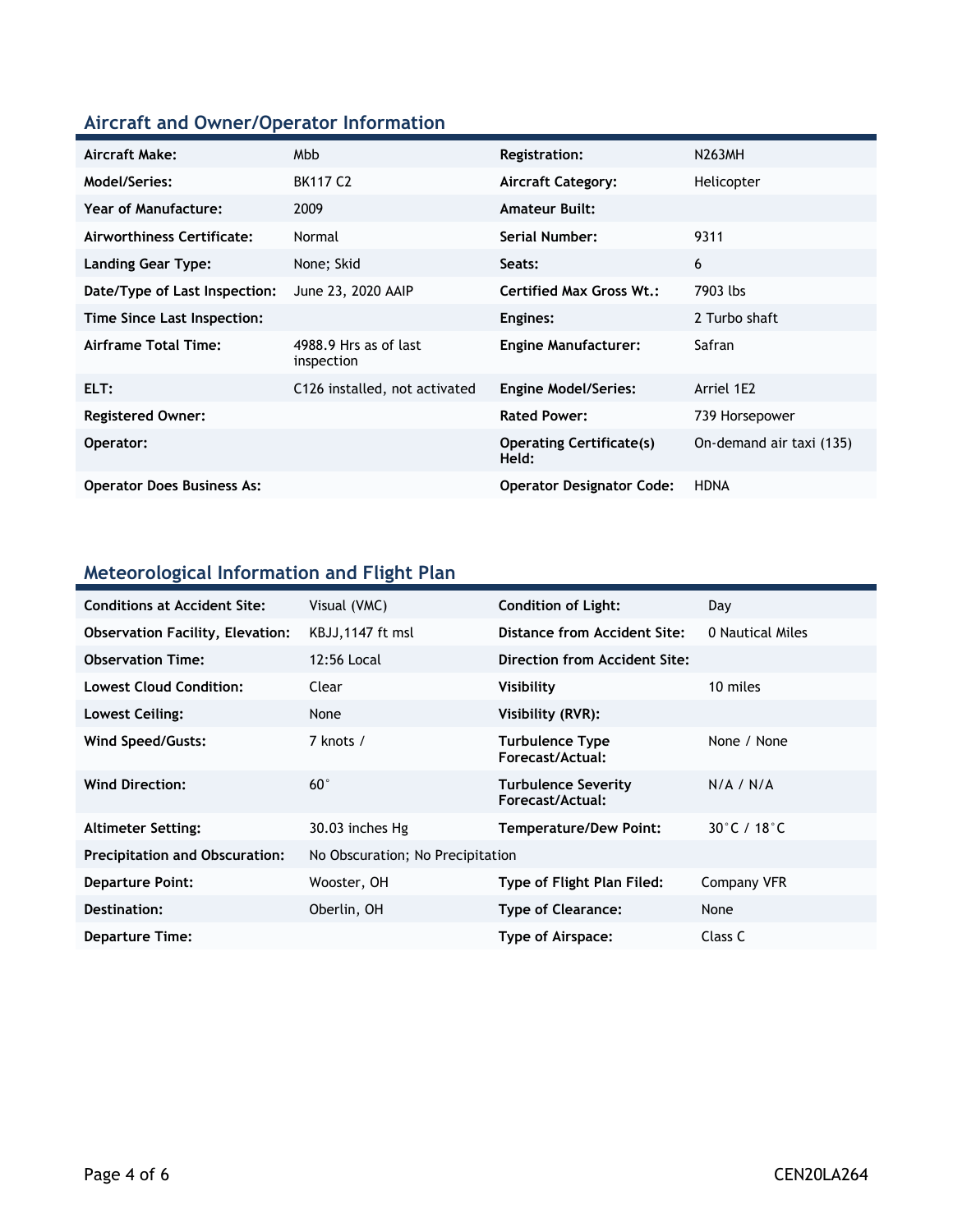#### **Airport Information**

| Airport:                  | Wayne County BJJ | <b>Runway Surface Type:</b>         |      |
|---------------------------|------------------|-------------------------------------|------|
| <b>Airport Elevation:</b> | 1135 ft msl      | <b>Runway Surface</b><br>Condition: | Dry  |
| Runway Used:              |                  | IFR Approach:                       | None |
| Runway<br>Length/Width:   |                  | <b>VFR Approach/Landing:</b>        | None |

# **Wreckage and Impact Information**

| Crew Injuries:         | 4 None | Aircraft Damage:              | Substantial                |
|------------------------|--------|-------------------------------|----------------------------|
| Passenger<br>Injuries: |        | <b>Aircraft Fire:</b>         | None                       |
| Ground Injuries:       |        | Aircraft<br><b>Explosion:</b> | None                       |
| Total Injuries:        | 4 None | Latitude,<br>Longitude:       | 40.873611, -81.883888(est) |

# **Administrative Information**

| Investigator In Charge (IIC):               | Williams, David                                        |                        |  |
|---------------------------------------------|--------------------------------------------------------|------------------------|--|
| <b>Additional Participating</b><br>Persons: | Arnold Wolfe; FAA; Cleveland, OH                       |                        |  |
| <b>Original Publish Date:</b>               | March 18, 2022                                         | Investigation Class: 3 |  |
| Note:                                       | The NTSB did not travel to the scene of this accident. |                        |  |
| <b>Investigation Docket:</b>                | https://data.ntsb.gov/Docket?ProjectID=101540          |                        |  |